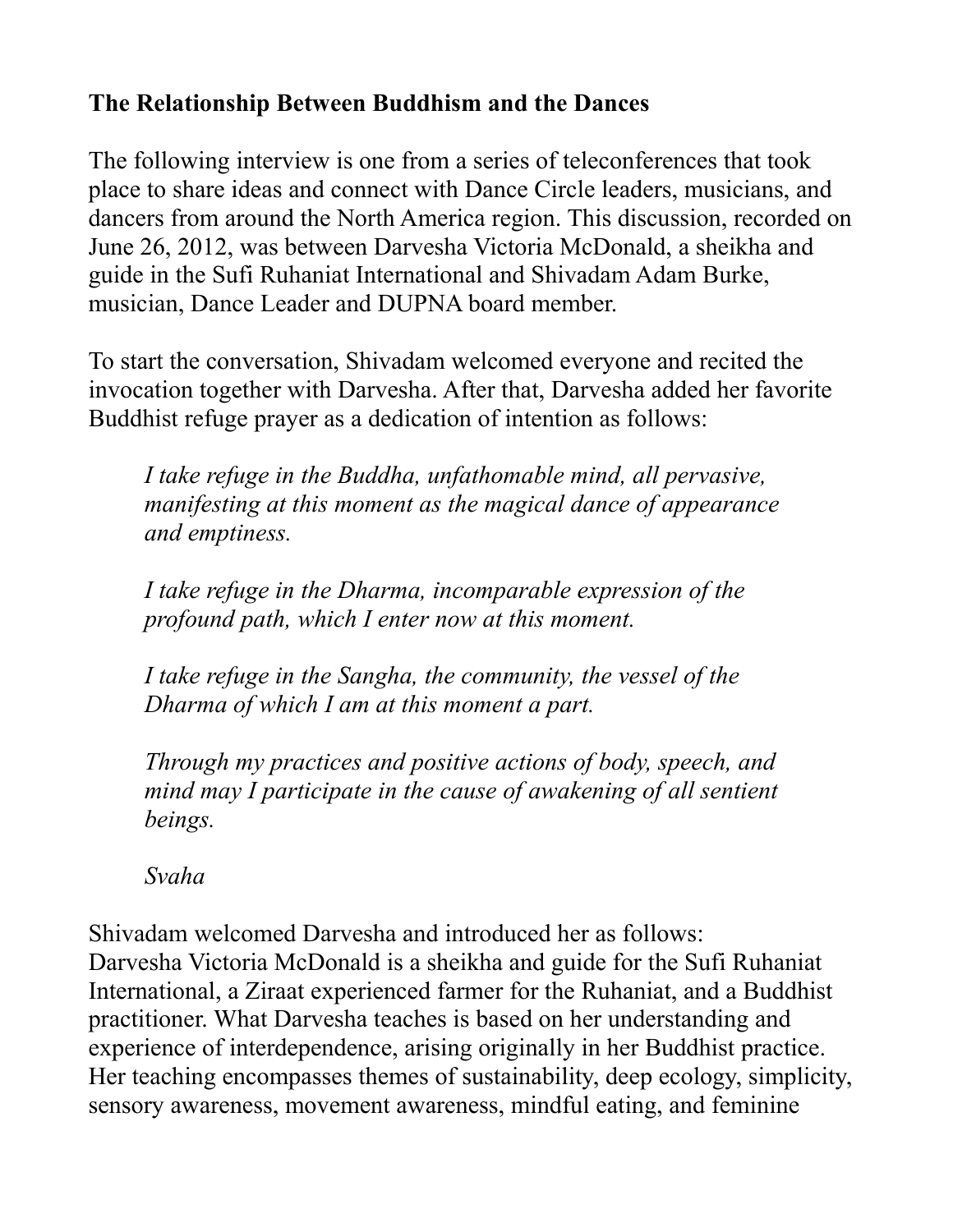spirituality. She draws on practices from all three branches of Buddhism and from the Inayati lineage of Pir-o- Murshid Hazrat Inayat Khan.

Darvesha is a senior mentor of the Dances of Universal Peace. She has served as chair of the Guidance Council since June 2007, and as president of the current DUP International Board of Directors since January 2008. Darvesha has spearheaded revision of the Leaders Guild Guideline completed in 2010. She was a member of the original DUP International board, known then as PeaceWorks, at the time of its inception in 1987.

She's traveled extensively worldwide leading the dances.

Her major focus for the last twenty years has been seeding the Dances in South America and encouraging local leadership and mentorship. She is cofounder of Wilderness Dance Camp. Her areas of special interest in leading are the Aramaic work of her Sufi Guide, Sadi Neil Douglas Klotz, and Dances of the Divine Feminine, and Zikr.

To learn more about Darvesha and her teaching schedule or to view videos, see her website at www.darvesha.net.

## *"Walking into a Dance was like walking into a swirling Zendo."*

Shivadam: In the previous interview with Pir Shabda, he helped to clarify the relationship between Sufism and the Dances of Universal Peace. Because Buddhist practices are central to your life, your leadership and teaching, we're grateful that you'll help us understand the relationship, some of the common ground, between Buddhism and the Dances. Will you speak to us about when you discovered Buddhism, and the Buddhist traditions and practices that inform your life now, for those who want to learn more?

Darvesha: I can't remember how long ago it was. It was a long time ago that I went to the Himalayas to trek, and the sherpas were Tibetan Buddhists, and the places we walked to were all inhabited by Tibetan Buddhists, and the places we went into were Tibetan Monasteries.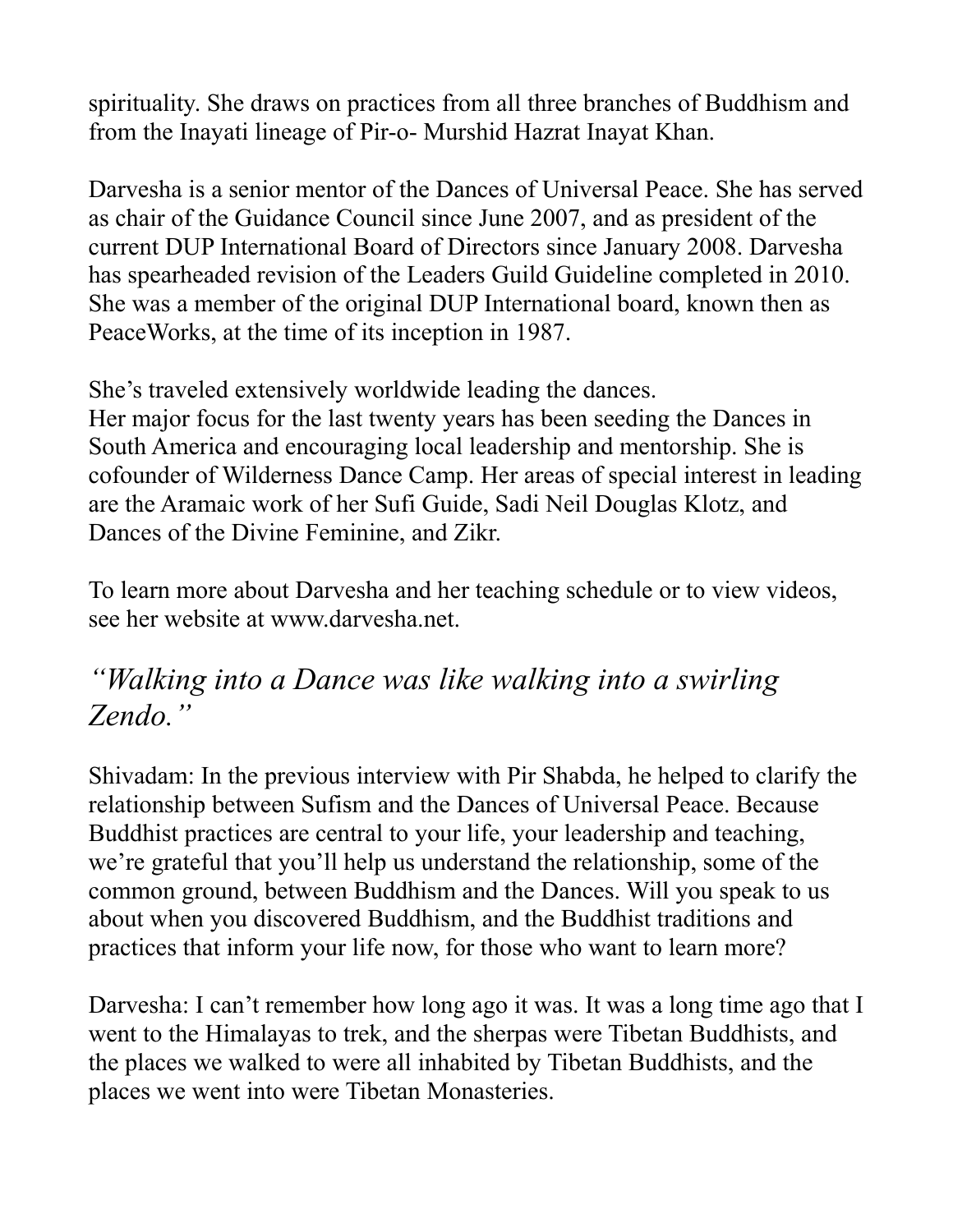Mostly through the transmission of the people, the practitioners that I met on the trail, I began to soak it up. Noticing, for instance, that the sherpas wore one set of clothing in the morning when we got up – the ice was frozen in our water bottles. In the middle of the day we were close to the sun at 18,000 ft. and they were in the same polyester pants. So they just waited for things to change. I must have had fourteen changes of clothes by the end of the day. And if I would ask how far something was, they would answer, "You get there when you get there." So little things like that became the tip-off for me that there was something here. And then dramatic things like going into the monasteries, the gompas, and seeing these tantric paintings that were mesmerizing….hypnotizing.

Then I went on to do, what has become famous, the Kopan November Course, for a month in Kopan Monastery. On that trip I stayed in Asia for a year studying and doing practices. Eventually I went down to the plains and began to study Vipassana, realizing I really wanted first to learn how to meditate before I returned to the Tibetan practices, which are so elaborate with mantra and visualization. I basically never returned to that. I just started to do long Vipassana retreats. I did quite a bit of practice for a number of years before I stumbled into a Dance circle.

To make the jump from my own history to the topic today, I just want to say that walking into a Dance was like walking into a swirling Zendo for me. It was just another place to practice. My practice had become one of selfwitnessing, self-awareness, and so by going into a place where there's not an emphasis on discursive thought or conceptual thought, there's an emphasis on what's arising directly, direct experience. Well, that's the invitation in the Dances; there's no talking so it poses right into the perfect practice setting, as far as I'm concerned. The only difference being that long Vipassana retreats I had done, although there is the dance of interaction with people in silence without touching or eye-gazing. So this was the same practice basically, but with the addition of a more direct relationship with others.

Shivadam: And with music and sacred phrases, rather than silence.

Darvesha: Yes. I'd say that for me the essence of Buddhism is what is called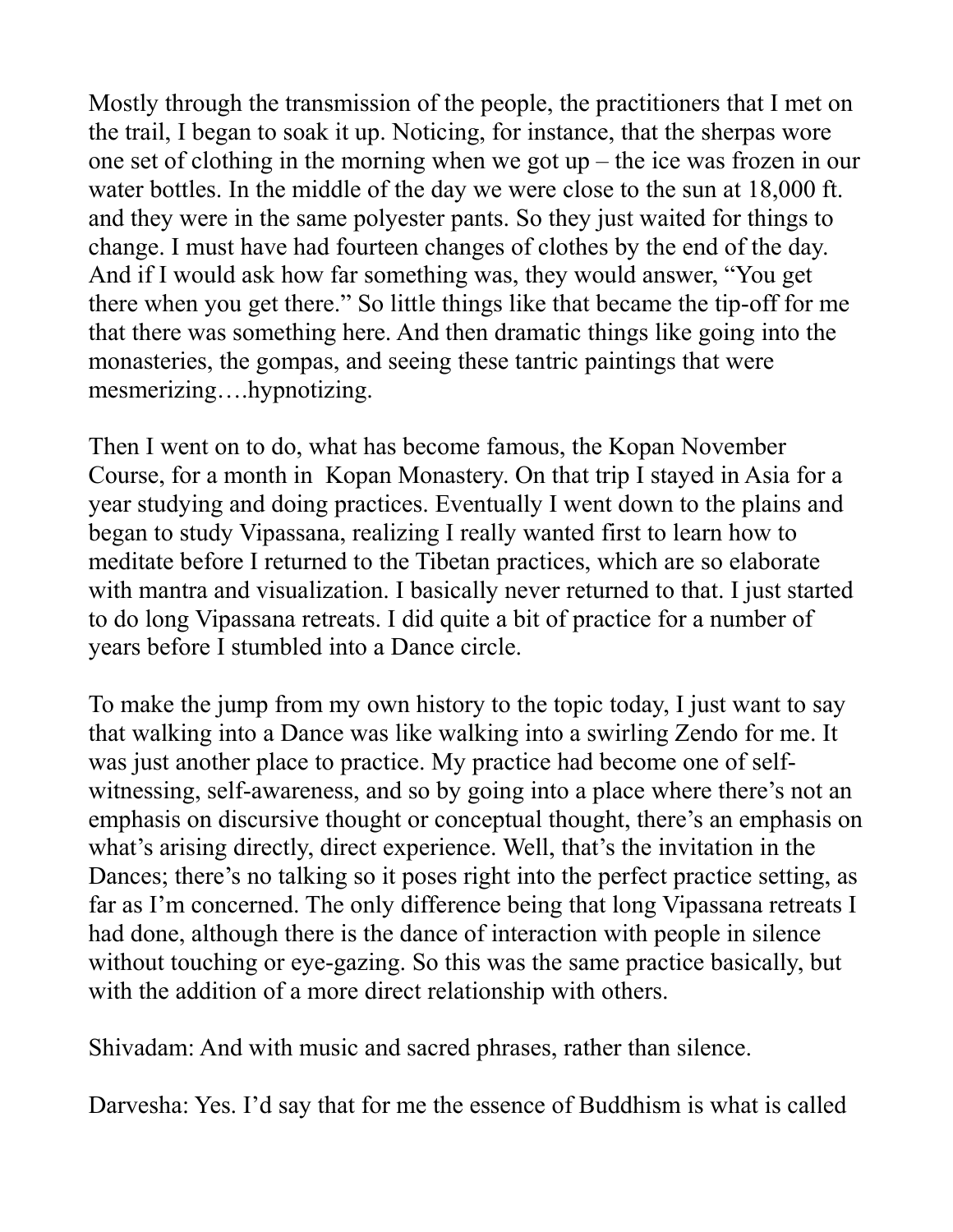Paticcasamuppada**,** which translates as co-dependence or co-arising, meaning nothing exists separately unto itself. Nothing is self-inherently existent; it exists only in co-dependence with all other causes, conditions, and component parts. One constellation comes together and arises and then it disperses. It also informs the next constellation. So to me, the Dance Circle is the living manifestation of the teachings of Paticcasamuppada**.** We're right in there where we see there's not a circle without each hand holding, there's no teacher without a dancer, there's no music without everybody's voice and all the instruments. There's this co-created, co-arising constellation that is always moving and always changing, with everything contingent on everything else. So it's a swirling Zendo for me, the Dance Circle.

## *"The practice of mindfulness is to be applied across the board in everything we do."*

Shivadam: It seems that in the past five to ten years, maybe more, there has been a new hybrid between what would be the Vipassana practice and the Dances of Universal Peace - what we're calling Sufi Sesshins, or retreats where we will dance and then sit, and dance, and sit. And I know that you've led some of those retreats. Can you talk a little bit about the sesshin?

Darvesha: I think that it had become clear in our Sufi lineage that we were strong on music and action and dance but weak on interiority, so the encouragement now to bring more attention to interiority is how this has developed. And it is clearly a wonderful combination. Vipassana and long retreats always alternate between some kind of movement and sitting practice. I just want to emphasize that in Vipassana, or self-awareness, selfwitnessing, it's done sitting because that's the easiest way to develop a deep absorption, a deep state, but the practice of mindfulness is to be applied across the board in everything we do, including walking, and eating as it is in Zen and Vipassana retreats. We're adding, as I already said, when we get to the Dances, the music, the singing, the activation of our own voices and the touching, and the contact with each other through the eyes. The practice of self-witnessing that's actually arising in the body/mind inwardly - in the interior **-** that, as far as I'm concerned, should go on. That's the practice that I do when I'm Dancing or leading dances, or rather that I aspire to do. It would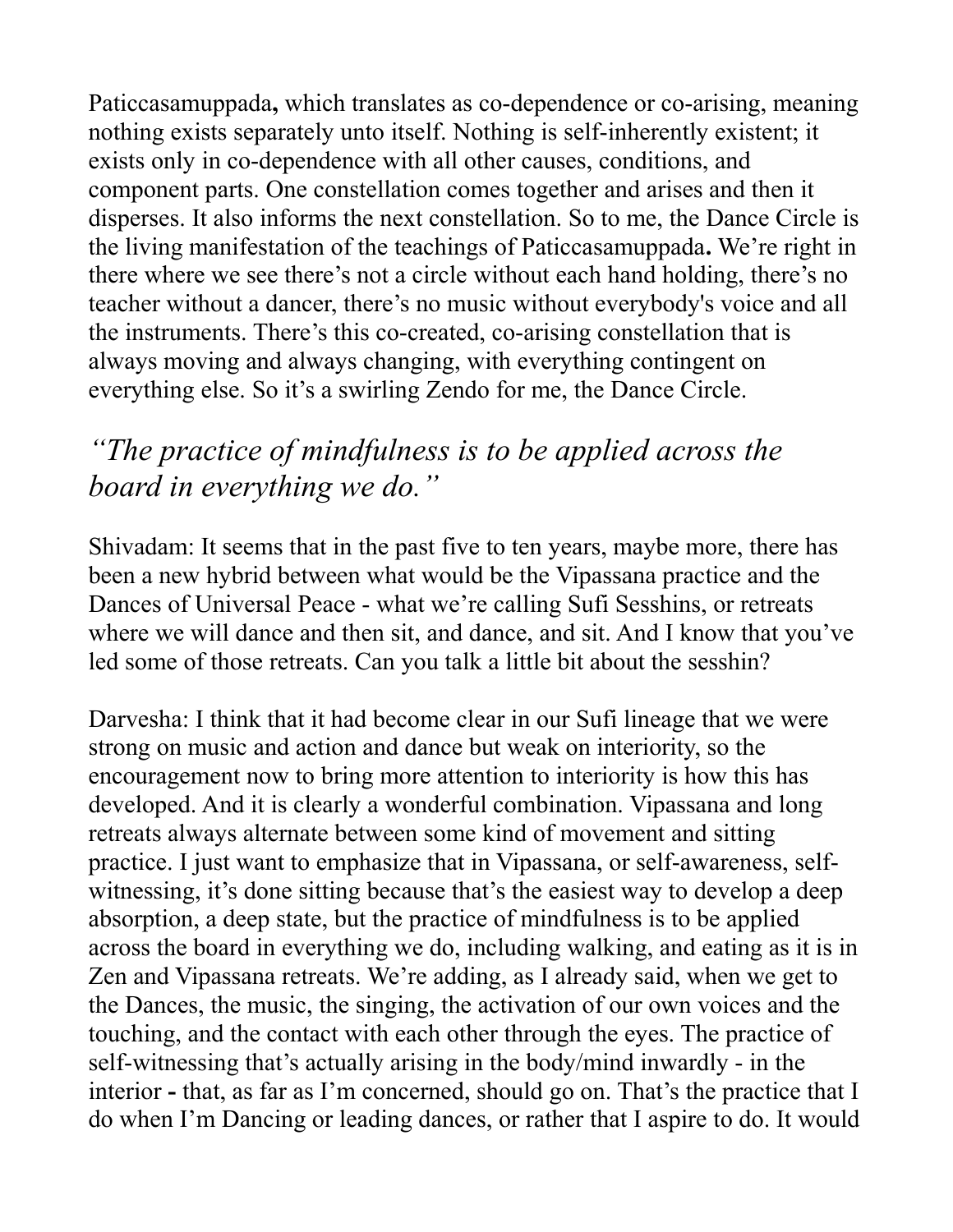be crazy to say that I do it, but I aspire to be doing it in everything I do.

Shivadam: In this way there is no discontinuity between your Buddhist practice and the Dances of Universal Peace. You're practicing Vipassana all the time. When you move and sing and lead others in the DUP, your practicing continues through that.

Darvesha: Right. I think that originally in any tradition we may start with a formal practice in order to cultivate power of concentration and possibly some kind of realization. What we're pointing to is not to compartmentalize our lives in any way, but to be living and breathing our practice. Just as in more primitive cultures you'll see less compartmentalization between say, work and play, and people are more relaxed as they work and less frantic to finish and go home. I don't think compartmentalization is a good thing in our lives, and certainly not for our spiritual development.

Shivadam: As a Dance leader I know that I want to bring as much awareness as I can to what I'm doing while I'm leading a Dance. I'm having to pay some attention to a broad scope of elements, such as my voice's melody, volume and tone and my guitar's volume, rhythm, chords, and tuning, and the way I'm moving and continuing to model the movements as the Dance progresses; all the while observing and feeling into the needs and dynamics of the group and endeavoring to follow the Dance's direction and let the Dance lead me rather than forcing it to do what I want it to do. It's a lot to be aware of all at once! Do you see this as a form of mindfulness practice, the process of leading the Dances of Universal Peace?

Darvesha: Absolutely. I actually think that's one reason I chose to go into that leadership role because it ups the ante, so to speak. You're doing your practice in action, and you know immediately in public if you slip up, if you've repeated that one phrase three times when is was supposed to be four, because you got lost in thought even for a minute. You know immediately when you've gotten lost and when you've had a thought, because there's this wonderful public feedback system going. I danced for years without ever thinking about leading and I think that's one of the reasons I chose to go into leading. It does up the ante for your practice.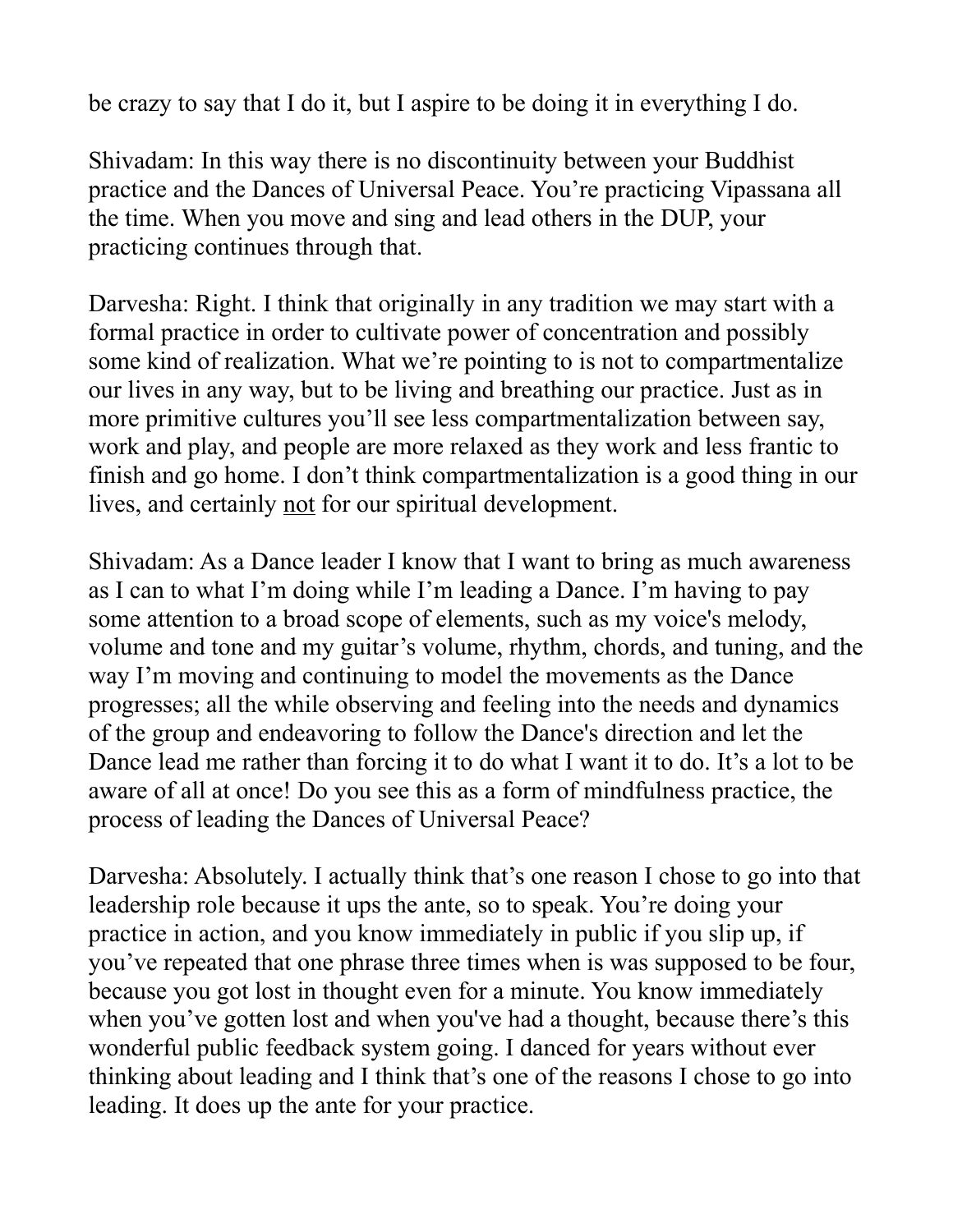Shivadam: There's a question I would like to ask you. From time to time I sense that a greater depth of awareness is available or possible for me, and then the other side of that is my habitual personality and tendencies. And so, as I'm preparing to lead an evening of Dances, I may have a routine of practice that I go through and I may have particular ideas about Dances I want to lead. Some of those things are, I would say, connected to habitual personality patterns. What I'm hoping to do as a Dance Leader is to lead authentically, from the deepest place. For a Dance leader who is moving in that direction – I'm sure we all are - are there any specific recommendations or practices that you would give that may come from the Buddhist tradition, aside from the process of Dance leading itself, something that can enhance our personal awareness and deepen us as leaders?

Darvesha: I thought your question was going to go - How to access that depth on the spot when you're leading. I'm prepared to say that if you're dwelling in this awareness, the presence is spontaneous, the skillful actions, the right action, arises from that presence rather than from that habituated personality. I think it is, in fact, just how present you are in each moment, and if you are in presence, spontaneous and right actions arise without separate endeavor.

My bias is for Vipassana; that is the practice that I have settled on. Selfwitnessing would be another way to call it, mindfulness or just being present. I think that the most basic thing that people will have to understand, and I don't think often do, is learning how to distinguish between their thoughts and the actual direct experience they are having, which arises in the senses, the direct experience appearing in sound and moving that are so wonderful in the Dances.

But then, when we make something of it, or describe it, or remember it, or start planning the next movement - we're in thought all of a sudden again. For a dancer – not for a leader - there is a real invitation there not to go into discursive conceptual thoughts. That's why when a meditator, whether they're dancing or sitting, has a concentration where there is not interruption of discursive thought, they immediately do go into a deeper state, as an absorption. The byproduct of absorption is always peace. That's why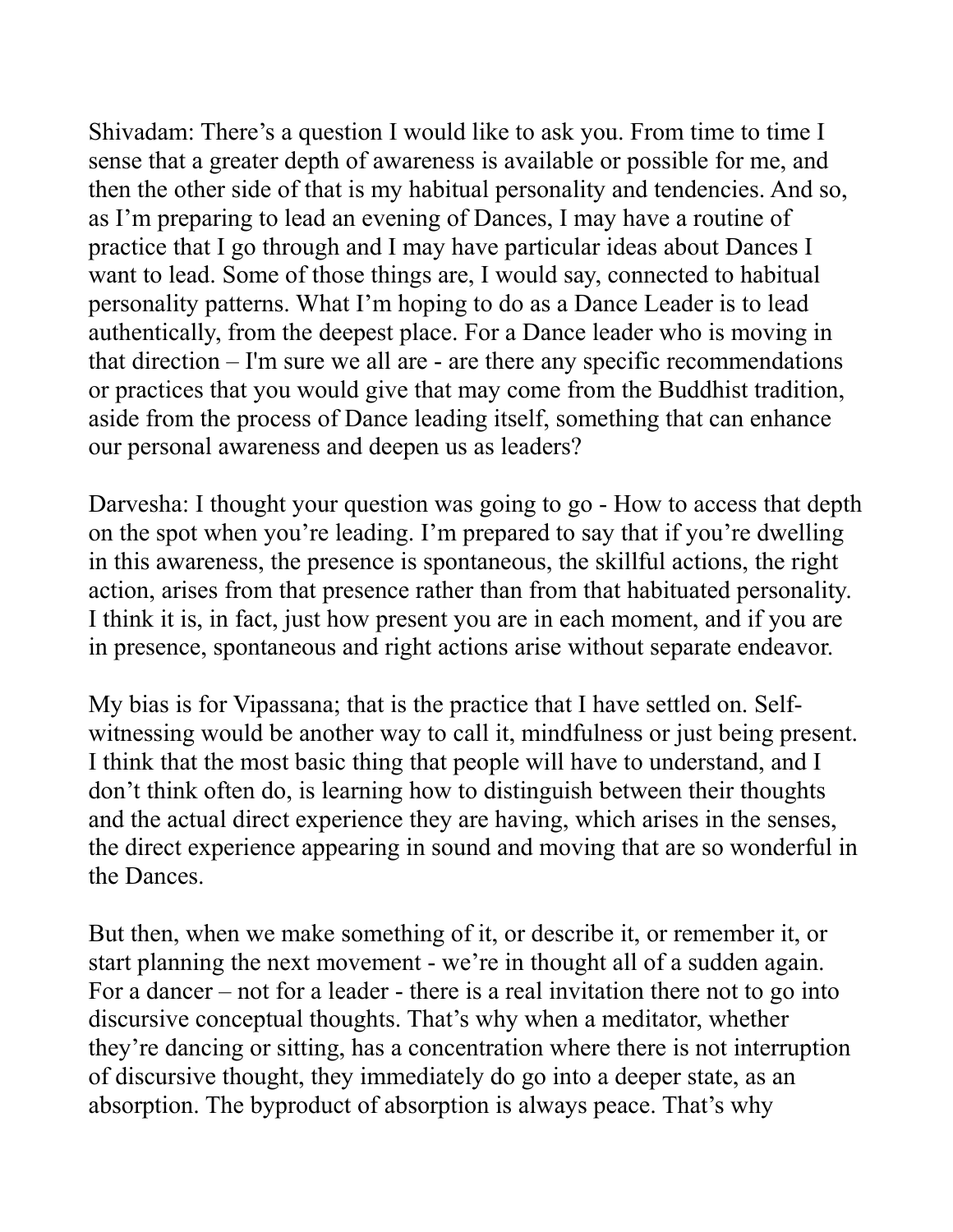everybody's enjoying themselves so much, not only because they're moving and singing and feeling their energy in their blood, but because they're in a concentrated state, and concentration always brings peace; they are not thinking. So the Dance leader has to bring more thought into what they're doing, of course, but the less they do that and the more they can just stay present to this moment, and to go back to the first thing I said, this co-arising, this constellation is the information, it's the contingency for the next one. Everything just simply flows out of the last moment, one moment conditions the other.

That's what is meant by karma: It's not necessarily, or even at all, about if you were the Queen of Egypt, Cleopatra or not, (laugh). It's about what you're doing in this moment informs the next moment. If I am full of goodness in this moment, chances are I'll have happiness in the next moment. So, not to worry about what's coming, just to stay present and open-hearted and open-minded to all that's arising in this moment, and what arises in the next moment will be good, will be skillful.

Shivadam: I think that answers my question, because I know that that happens in leading Dance. I will have come into the room with a list of Dances to lead, but what arises in a particular Dance leads to a Dance that I hadn't planned to lead for the next Dance. Something about the dynamic of the circle, maybe I sense that the circle wants to deepen, and I might have had a more lively Dance planned for the next slot, but I follow what arose in the previous Dance and select something different to move into.

Darvesha: That's exactly it. That's the co-dependent arisings. When you're planning it, you don't have the Dance circle, you don't have the sound, you don't have the moment, you don't have the room. All the different causes and conditions are not there in your mind when you're thinking about it ahead of time. And so, suddenly you're in the present moment with all the factors and this wonderful constellation that is arising - all to be reckoned with, all to be incorporated, all to be part of what's creating the moment.

Shivadam: Beautiful. You and I share an appreciation of Joseph Campbell. Recently, I was listening to a video recording of one of his lectures, and he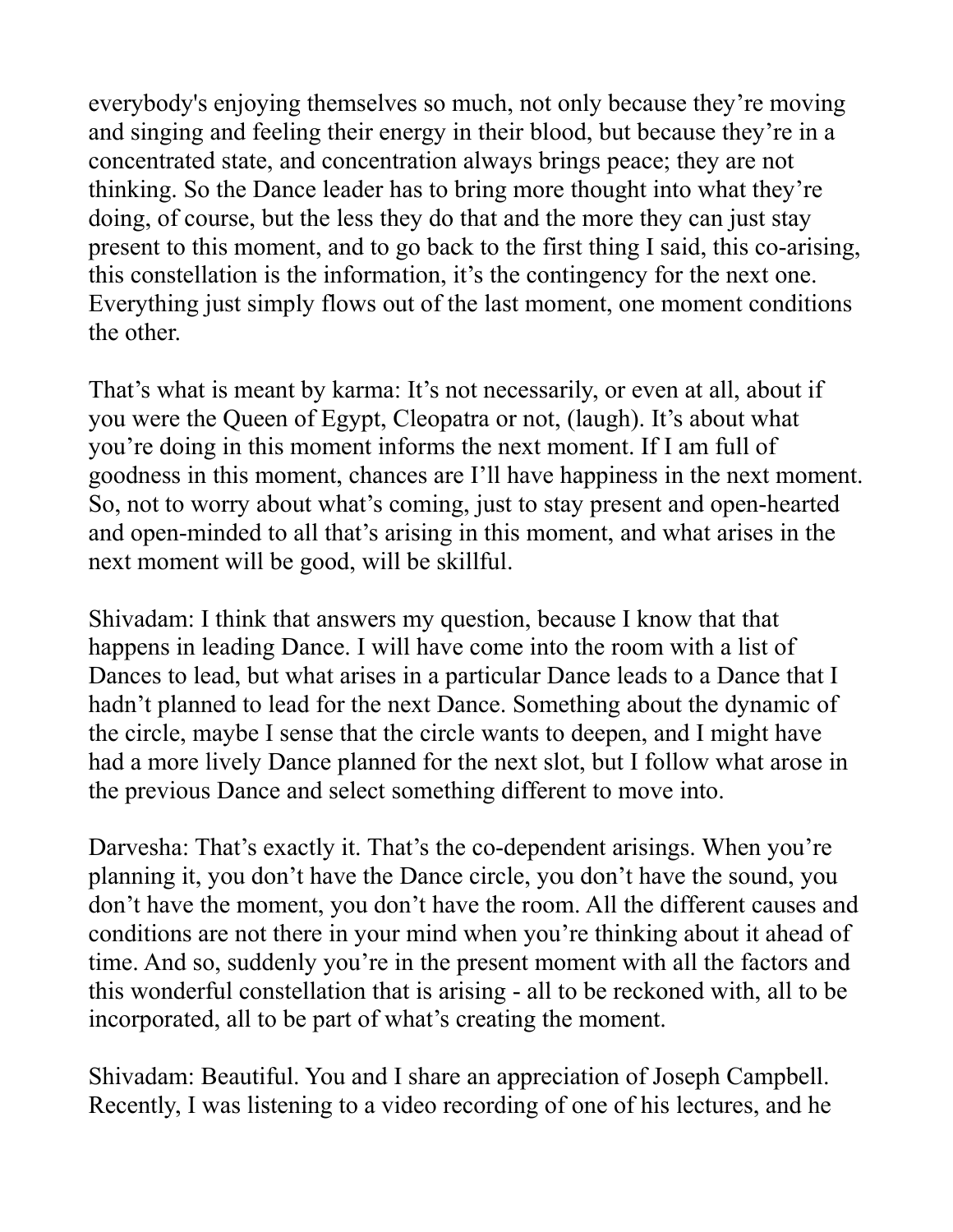says, "The whole thing of Buddha consciousness means getting to know, 'You are IT!' That takes a lot of work, principally because society keeps telling you that you are not IT'." It seems like that's what the Dances are all about, helping us get past all the societal influences and habitual patterns that keep us separate, that keep us unaware of the interconnectedness, or interdependence.

Darvesha: Right. I was a little thrown by his use of the word "it," because I'm not sure what he means by that. We definitely are not the center of the constellation. Our sense of self expands to include the whole constellation, or the whole universe, but nor are we outside of it. For instance, David Abram says this experiment of treating the world as if it were an object of which we are not a part hasn't work so well. It's not that we are not in the constellation, but we are not in the center of it, but however, what we are aware of is the center of our reality for sure. I'm not sure what he means when he says, "We are it."

Shivadam: My sense is he maybe referring to...that all beings are essentially enlightened, and the Buddha is the one who is aware of that. So by "it," he may be referring to the condition of Buddha consciousness.

Darvesha: Yeah, I'm not sure.

Recently I was listening to the historian Michael Wood, who has a wonderful video series called "The Story of India" where he talks about the period in India's history when Buddhism died out for a time because it was not well received among Hindus, being an essentially atheistic path.

Darvesha: Right, and Shankaracharya brought some of that back in. Exactly, they had to punt there. There are so many lineages and flavors of Buddhism, and definitely some have retained the essential thing that the Buddha taught, which is this co-dependant origination. It never claimed to be anything but a promise, a remedy to relieve unsatisfactoriness. It wouldn't be called a religion; it's a beautiful technology of happiness. The wide spectrum in Dzogchen, they talk about Radiant Mind, or Buddha Mind, as if you could hardly tell that they weren't talking about God - radiant light, mind, self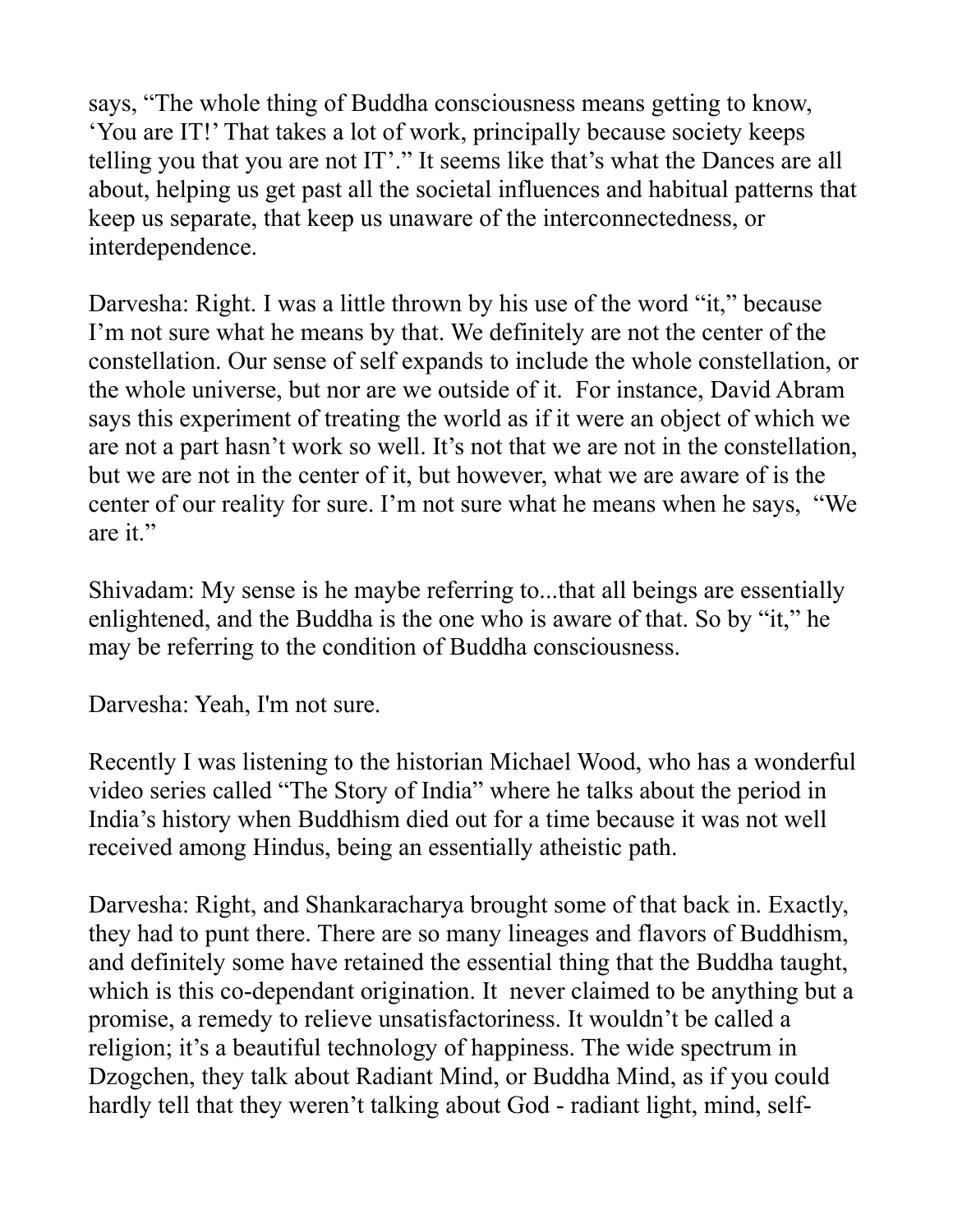effulgence... As in all the other religions, there's a wide place where anybody can hook in. People who want that kind of a sense of a deity can find it, and those who like this clean kind of technology of how to alleviate suffering, they can go down that road.

Shivadam: Right, and that's so much like our Sufi path.

Darvesha: Yes. There's something for everybody.

Shivadam: Yes. As Pir Shabda says, "Sufis have no need for form, nor do they have any objections to form." And the same can be said for Buddhism, the scope of its many manifestations.

Darvesha: As you mention Shabda, our Pir, I'd also like to emphasize that he has a very deep and long practice of Buddhism, very close to his Buddhist teacher. Wali Ali has continued the Dharma night that Sam Lewis started. Sam Lewis, of course, was a student of Nyogen Senzaki, and said he would have taught Buddhism, but there were already too many Buddhist teachers, so he decided to teach Sufism. So I just want to point out that the connection to Buddhism is very strong in our SRI lineage founded by Sam Lewis.

*"That is my emphasis in anything I teach - that we're here to give to the whole and if we give to the whole, we will flourish, as a byproduct without separate endeavor."*

Shivadam: At this point I'd like to introduce some questions that have come up, that have been sent in, and to read some of those for you. The first one - "*Is there a way to incorporate any Ziraat practices in the Dance experience?"*

Darvesha: I can only say for myself personally, this interdependence, which is called emptiness, but is much easier to understand by using the word interdependence. When I found that, it was such good news for me. It's so similar to what the Native People call interconnectedness. Our Ziraat is another topic - a strict, straight sense of Ziraat is so close to our Sufi practices. My Ziraat, I've expanded to really emphasize the relationship we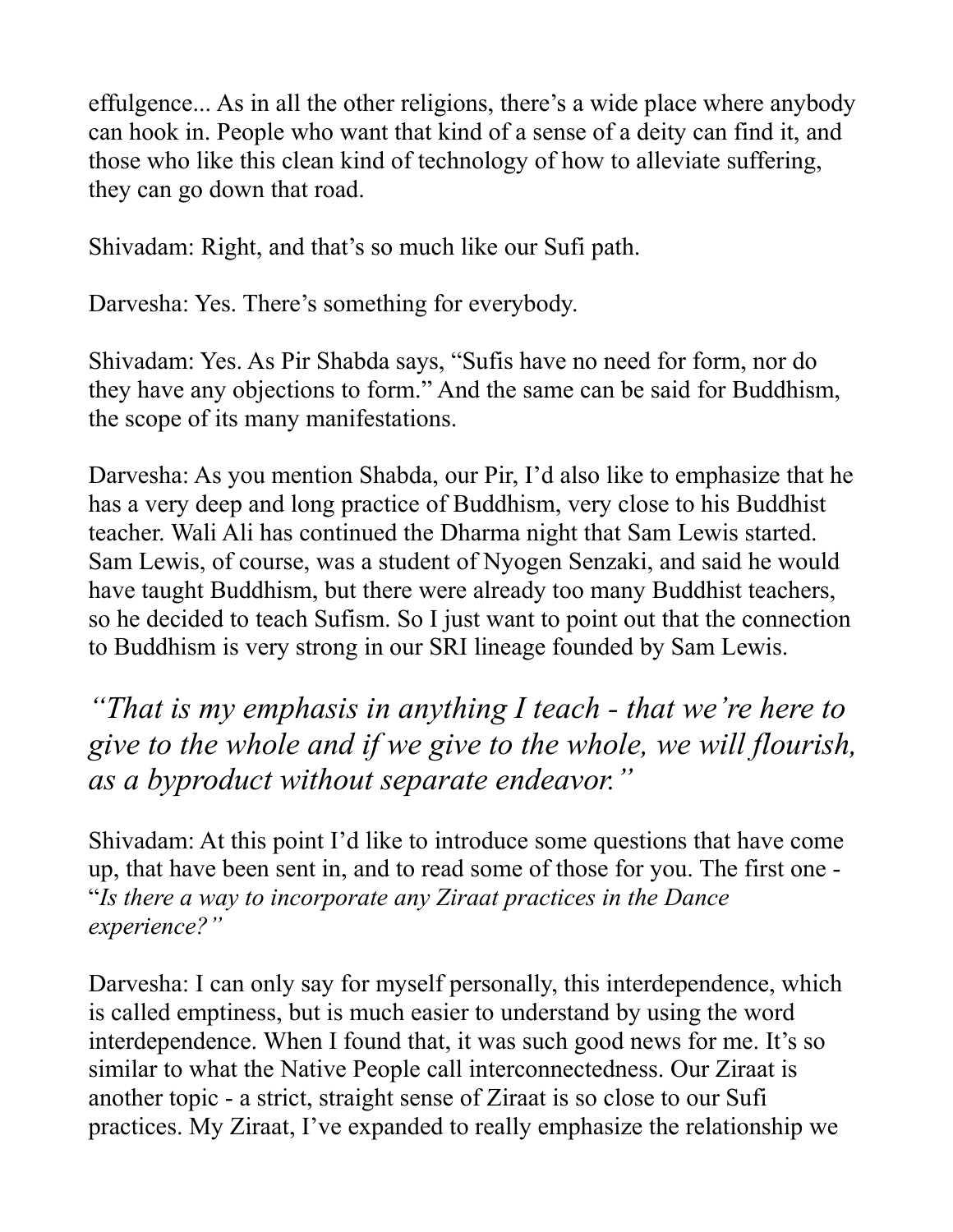have to the rest of our constellation, that which is supporting us - the Earth, the Universe. For me, Ziraat is the teaching of interdependence, alongside of the more straight Sufi practices that are embedded in what Hazrat Inayat Khan gave us.

Some of us have really expanded our understanding of Ziraat. Hazrat Inayat Khan didn't finish that one; that was the ray that he started working on, but never really completed. I like to think it's because that is so essential right now, and that he left that open to us who are living in these times to be able to expand it to emphasize the importance of each practitioner, each dancer, each leader, to really understand interdependence so that they can work on behalf of the Earth, the Universe, the Water - the root, it's called in the Vedic tradition - and that means that you don't water the leaves, you water the root, you water the whole. That is my emphasis in anything I teach - that we're here to give to the whole and if we give to the whole, we will flourish, as a byproduct without separate endeavor. But if we're busy trying to just take care of ourselves, we will not flourish.

Shivadam: The Dances encourage that kind of awareness because we're operating in a circle with other beings.

Darvesha: Yes. The Dance is the manifestation of this concept. It's an embodiment of this concept, of what we're talking about.

As it was handed down to us, Ziraat is simply a purification of the heart. It's simply another way of talking about polishing our hearts, wiping the rust from our hearts. Metaphors are from the imagery of farming, but it's simply an interior cultivation. The word alchemy comes from the Arabic word *Alkim*, which means fertile earth. Ziraat is a metaphor to make ourselves fertile for the benefit of the world by cleaning the rust from our heart, by using imageries of tilling the soil, taking out the rocks, taking out the clots of earth, then planting the beautiful seeds, good seeds, then sustaining them, caring for them, and then flowering for the benefit of all. The practices are Sufi practices of purification.

Shivadam: Some of the Dances that we do seem to use the same types of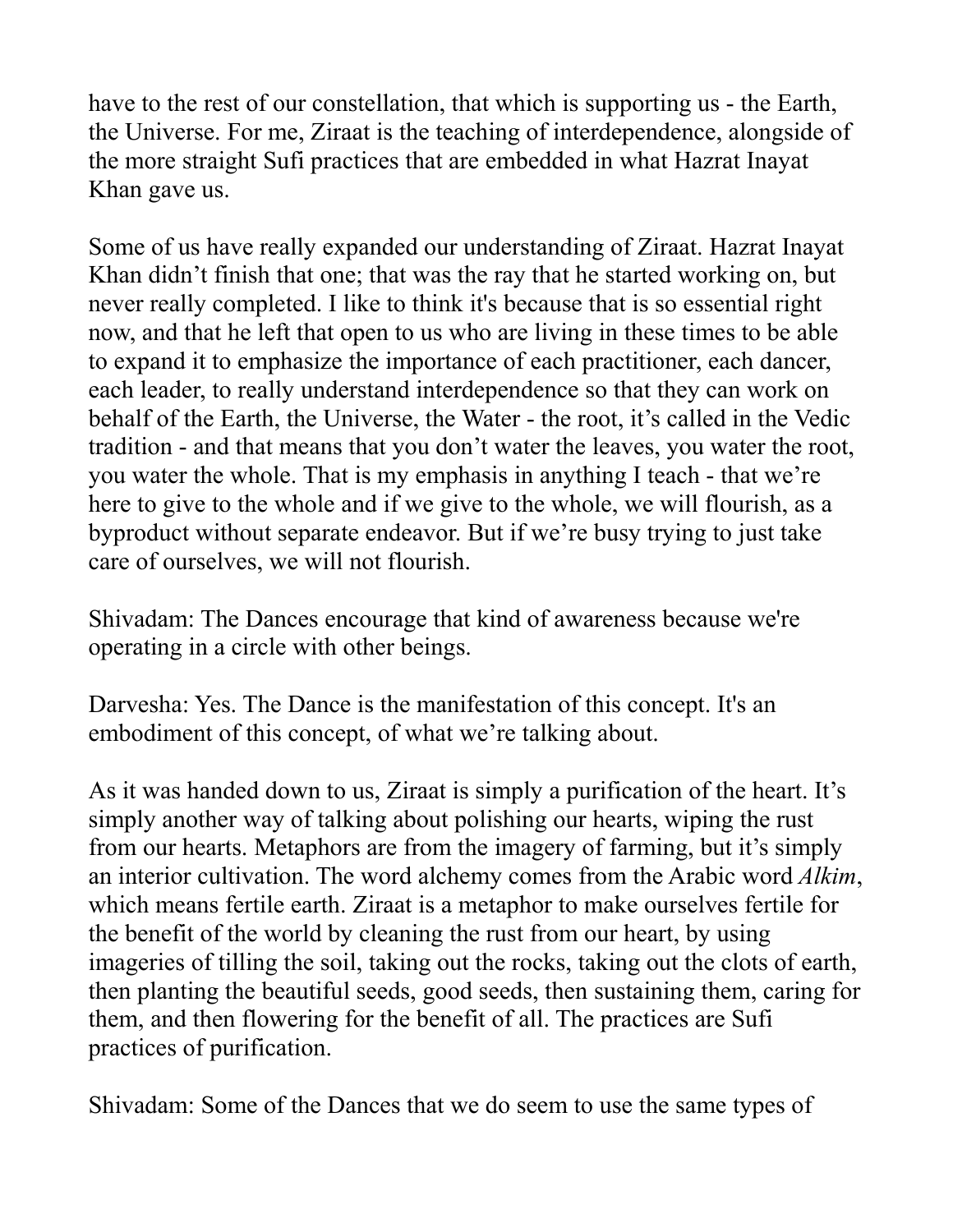metaphors, such as, 'May I Take Peaceful Steps Upon the Earth.'

Darvesha: I was thinking of that today too, in light of this interview.

Shivadam: And, Murshid Sam, did he not take the metaphor of farming and of gardening quite literally into his life? He was an avid gardener and was doing that very consciously as a method of polishing the heart, wouldn't you say?

Darvesha: Yes. Well, I don't know, because it's the byproduct. I believe that gardening and caring for the earth is a byproduct of a spiritual practice.

Shivadam: Because, naturally, when we awaken, when we polish the rust off the heart, we become more aware of the intimacy of the relationship between all beings, between ourselves and the plants. We become aware of that, so the care and concern arises for those beings.

Darvesha: Exactly.

*"That is one of the main realizations one comes to in deep Vipassana practice. That everything that arises will pass away."*

Shivadam: Another question - "*Zikr and so many of the Dances are an ecstatic practice. How does that blend easily with the Buddhist approach?"* I'd like to phrase that in a slightly different way: That during the Dances, say, right after a particular Dance, a range of emotions or sensations may arise, from spiritual states of ecstasy or bliss, to even processing sadness or grief. So in order to deepen in awareness in order to really integrate the Dance experience, what can we do with these experiences as they arise and also as we move out again into our daily lives?

Darvesha: I'm going to take that as two different questions. The first one, I wonder if it's coming from some kind of misunderstanding of Buddhism. I don't know why they're making the distinction that Zikr is an ecstatic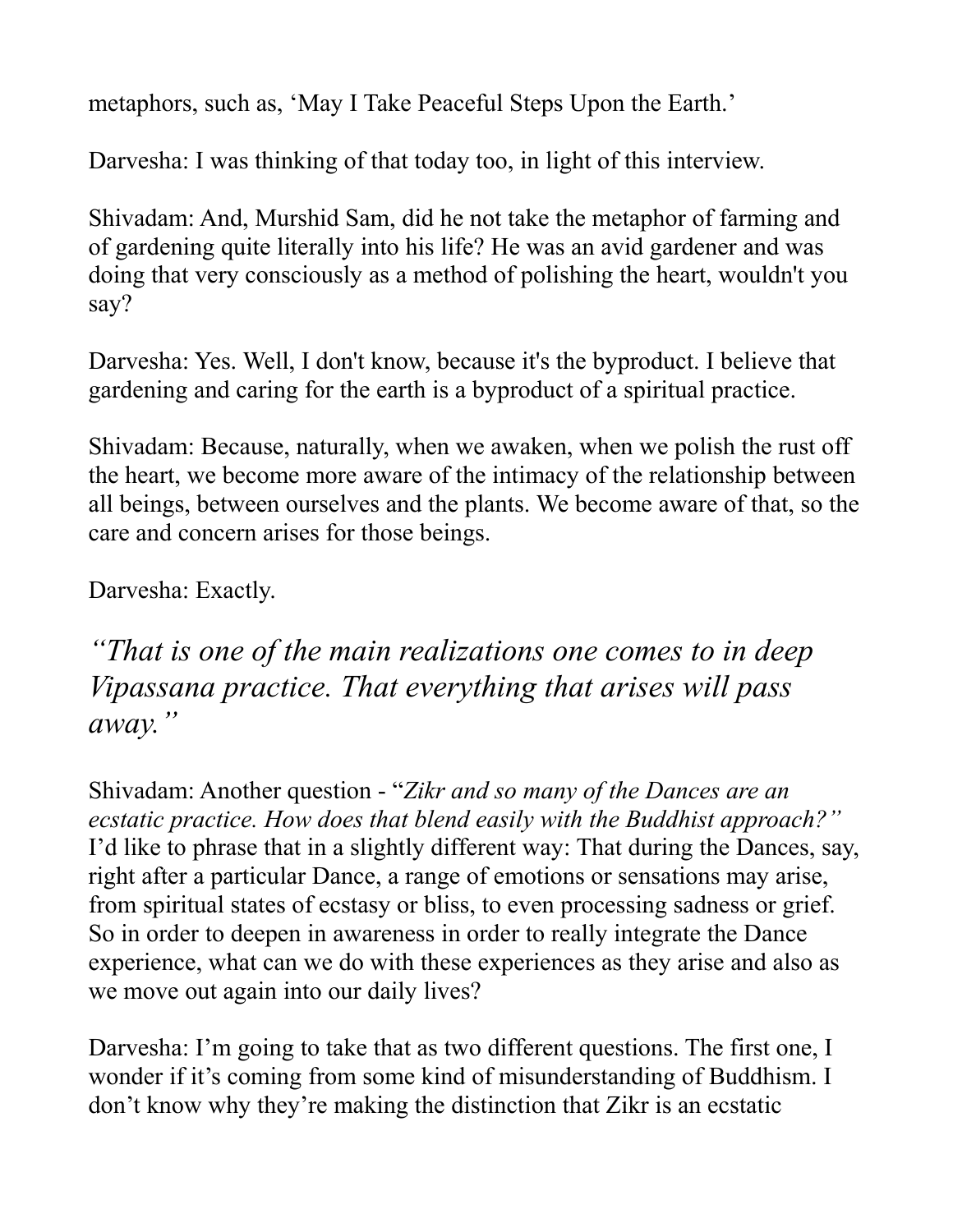practice. Are they asking whether Buddhism is too, or are they insinuating that Buddhism is not? Do they think that Buddhism is serious and doleful? I know that some people do. The sublime is beyond concept or idea. It's only ever experienced in the pulsing heart of the here and now, so that's why we do Zikr, because it encourages us to get out of that conceptual mind and be here in the pulsing heart of the here and now. That's why we do the Dances and that's why we do Buddhist practices, and that is what Buddhist practices are about. They all lead to *satchidananda*, to wake up into the bliss-conscious state of the Buddha mind that we are. If you've done Buddhist practices, you are training yourself how to accommodate and integrate bliss. You're not only studying about sorrow. Buddhism is about the end of sorrow. I want to emphasize that.

Then to go into what to do if you're feeling ecstasy, or any other state at the end of a Dance, as I said about compartmentalization earlier, I think that the reason why we're doing these practices is to become, as you used the word, authentic. And by authentic I also mean integrated. We want to be able to integrate the pain that we know in our lives and the ecstasy without going out of whack like manic-depressives. We want to carry this bliss state internally without having to demonstrate it, or to get out of whack. What do you do at the end of a Dance when you see these various states? You don't do anything except for open to them, you're aware of them. You definitely don't want to try make a story about them, or make them into something more than they are. You simply want to be present to that too. We want to be open-hearted and open-minded to whatever arises in that poignant silence afterward. Open to it, embrace it, but don't cling to it either, don't make something, don't want it to continue. Nothing. Just watch it, be with it, and open to it as it arises, and watch it pass away, because it will. That is one of the main realizations one comes to in deep Vipassana practice is that everything that arises will pass away. The two things you're really trying to learn are to viscerally understand interdependence and impermanence. And, from the Buddhist perspective, that is what breeds wisdom. Wisdom is called 'Light' in some Buddhist traditions. It's wisdom. Wisdom arises as we viscerally know interdependence and impermanence.

Shivadam: These experiences that we have in the Dances are a beautiful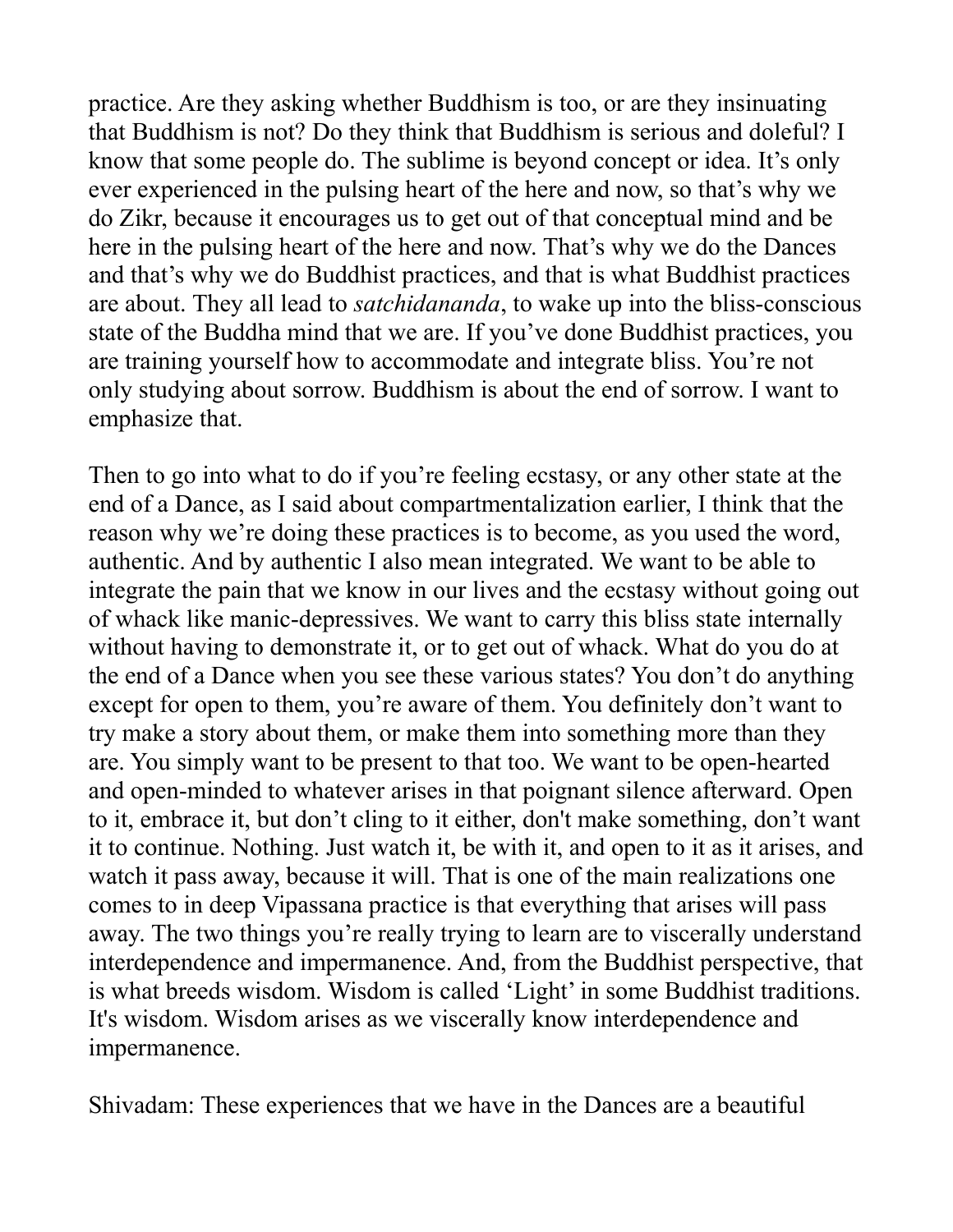practice to help us to open, so then we naturally move into the world in a more open state.

Darvesha: Yes, I think so. Having had that programmed, that experience, so it's a reference in our cells. Having that open-heartedness, the love, is something now that we have in our cells, that we're accustom to, so there's an easier access.

Shivadam: Yes. I know in my experiences of the Dances that originally, many years ago, I came to the Dances as a drummer and I was happy to sit in the center mostly and not interact, not have to gaze into someone else's eyes, or hold them, or sing into their ear, because I was uncomfortable with that. There was a lot of rust on my heart at that time. The Dances, more than maybe anything else in my life, have opened me, and allowed me to be more relaxed around that, so that now I really enjoy that when I dance.

## Darvesha: Nice.

Ok, let's move to another question - "*One of the tenants of Buddhism is accepting things as they are without trying to change them. The Dances, by their very nature, can be a way of changing things that arise by allowing you to focus on the external of the Dance rather than your inner process. Or put another way, the Dance can create an artificial reality. How do you reconcile those?"*

Darvesha: I think that question may, again, be coming from a superficial understanding of Buddhism. I would not say that it's a Buddhist practice to accept things as they are without trying to change them. I wouldn't put it that way. I feel, first off, it's an inside job. What ever arises in the interior, we must open to it. We can't repress it, and we can't hide it or cling to it; we just want to open to it, and the condition that is causing it. You could say, it is arising, and you could use the Zen saying, "It is what it is." Okay. You want to open to it as it is - That's that.

Once you've opened, once you're fully present with it, it goes back to your question earlier about how to lead a Dance authentically. If you're in that moment present... We are activity, we're verbs, that's certainly essential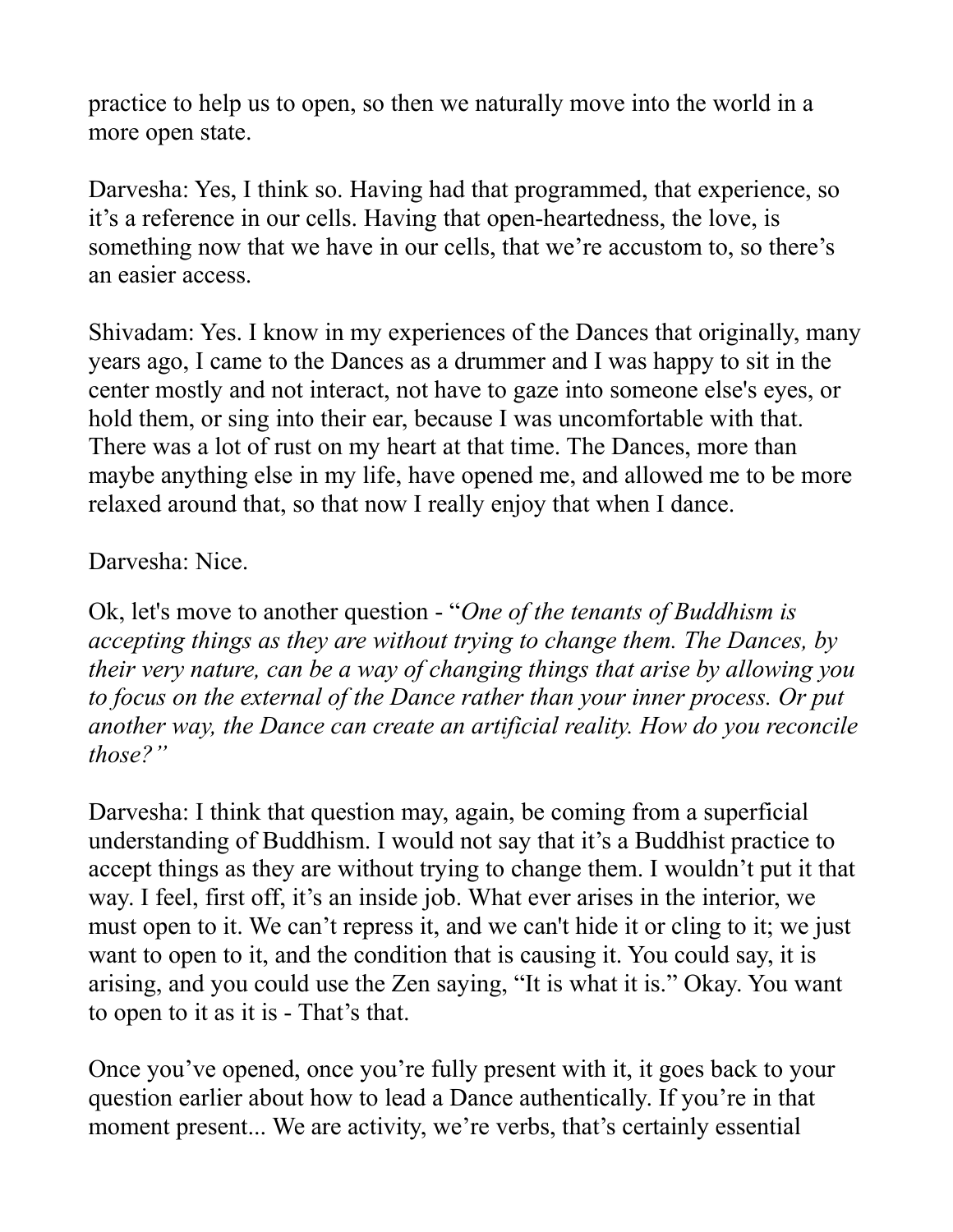understanding of Buddhist practice. We are not objects at all. We are processe in interdependence so the spontaneous moment, and the skillful movement will come, the action will arise out of that. In Tibetan Buddhism, they have a trinity just like Christians. Their trinity is: Manjushri for wisdom, Chenrenzig for compassion, and Vajrapani for skillful means, or skillful action. When I first started in Kopan, I kept saying, "I get the first two, but what is Vajrapani?" My first teacher, Jon Landow said, "Vajrapani is who arises when Manjushri and Chenrezig are present." In other words, Buddhism always says there are two wings, there is the wisdom and compassion, and the bird will not fly without both of them. Hazrat Inayat Khan says the same thing: it's not all prayer and bhakti, but it's not all wisdom either. When compassion and wisdom are there, the skillful means arises.

We have a whole Buddhist fellowship that Thich Nhat Hanh founded on right action. It's true that there are some Buddhists that aren't active, but in this modern culture, most of the front-runner Buddhist teachers are talking about how we relate to the earth, how we relate to our fellow beings. It's about action. It's a Sufi theme, you merge and then you emerge. It's the same in Buddhism. You understand the oneness, or the interdependence, and then right action comes from that. We definitely move on to try to keep making things better.

The other part of that question which was very strange was that the questioner said something about the Dances, by their nature, are focused on the external rather than their inner process. I just want to say, that's not what the Dances are for me. The Dances are my inner practice, my inner process. We don't want to use the Dances as an entertainment or a distraction. The Dance mandala is a practice Zendo. You enter the Dance and you are doing your practice, you're focused on everything that's arising within you and without. You enter into a state of awareness and concentration because you're not being distracted by the thinking, conceptual mind.

Shivadam: Beautiful. Something about what you were saying about the skillful means spontaneously arising when there's compassion and wisdom reminds me that many Dance circles close with Joe Miller's, or some other form of the prayer, "May all beings be well. May all beings be happy," which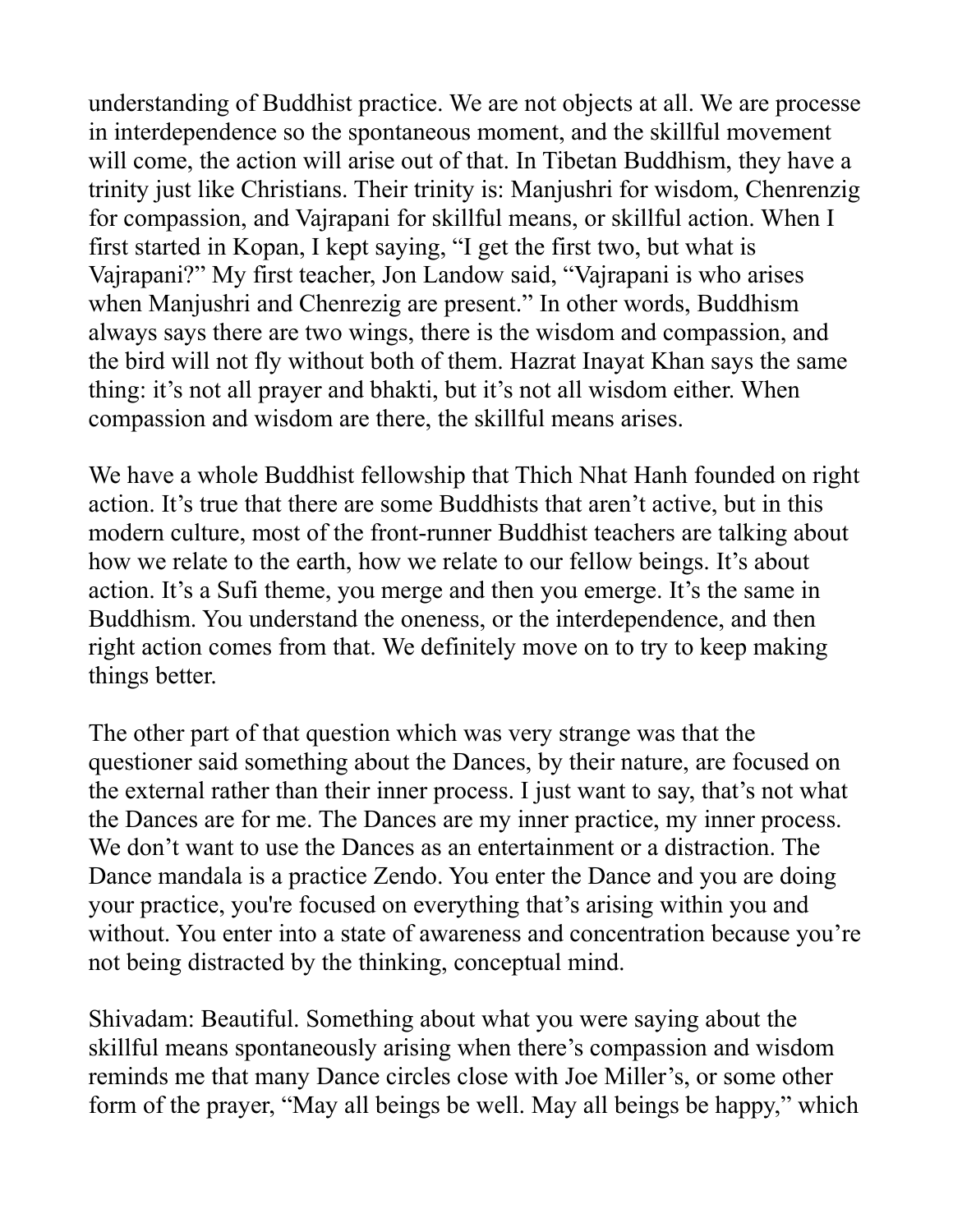is closely associated with the Buddhist tradition. Sure we pray for that while we're in the dance meeting, the idea is that we also carry that out into the world and our actions with other people. That the Dances help us become compassionate and wise, so that we may carry out skillful means in our lives.

Darvesha: Yes, and a wonderful, direct experience of what it's like to be with people in such a loving way. I think that Dance leading itself is kind of Bodhisattva action. I think that was part of my motivation for Dance leading in the first place. If we are trying to participate with the awakening of all beings, leading the Dances is a platform. It's a way of trying to be of benefit to all. It's a Bodhisattvic action, at least it can be if it's done for that motivation.

Shivadam: Would you recommend any additional readings or books, or resources, teachers, retreat centers for ongoing study and practice?

Darvesha: I think for anybody, certainly for people newer to this philosophy, anything that Pema Chodron or Thich Nhat Hanh have written. They seem to be able to put it in their own words in such a fresh way that touches everybody. My hero is Steven Bachelor, but I think he's pretty esoteric. Another book that anybody would and could love is Suzuki-Roshi's, "Beginners Mind". Two books that really emphasize our relationship to the earth through a Buddhist perspective are Joanna Macy's, World as Self, World as Lover and Gary Schneider's, Practice of the Wild. Those two books are gems. There are retreat centers everywhere, and that would have to be a local choice. I do recommend Vipassana retreats to anybody who has any interest. I can't say enough good things about that particular practice.

Shivadam: Thank you for so graciously agreeing to share your wisdom with us. I do want to conclude with one final email - "*I don't have a question for Darvesha but would like to pass on to her three heartfelt Ya Fattahs along with deep gratitude for the many, many years of loving service she has given to the Dances of Universal Peace and to the organizational containers which have held the Dances. Ya Fattah Ya Fattah Ya Fattah!"*

Darvesha: Thank you, Shivadam. Let's do close with a dedication that if there